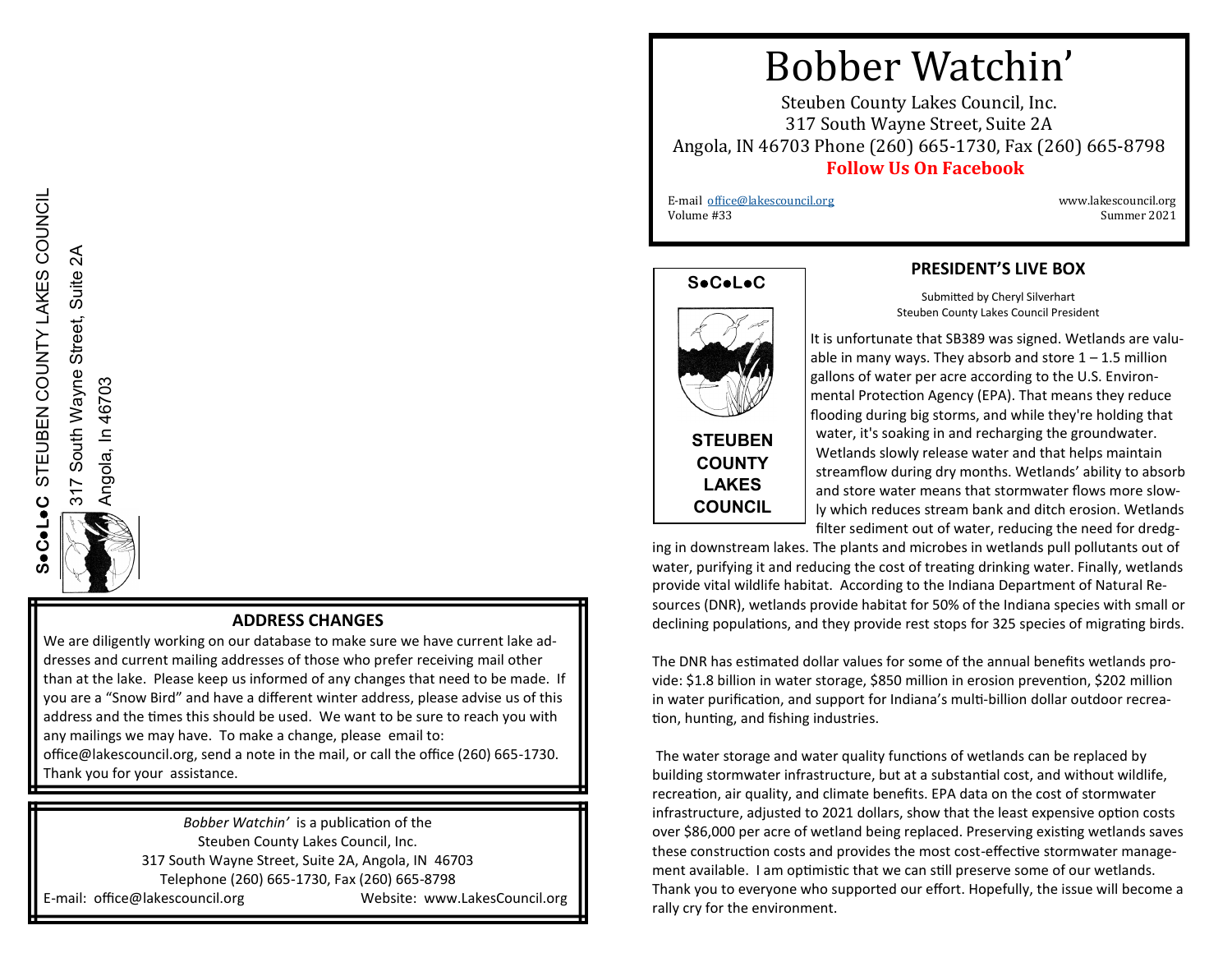| Name                                                                       | <b>MEMBERSHIP FORM FOR 2021</b> |  |                                                             |  |
|----------------------------------------------------------------------------|---------------------------------|--|-------------------------------------------------------------|--|
|                                                                            |                                 |  |                                                             |  |
|                                                                            |                                 |  |                                                             |  |
| Preferred mailing address if different than lake address:                  |                                 |  |                                                             |  |
|                                                                            |                                 |  |                                                             |  |
|                                                                            |                                 |  |                                                             |  |
| Individual Membership \$35.00                                              |                                 |  |                                                             |  |
| <b>Scholarship Donation</b>                                                |                                 |  |                                                             |  |
| <b>Water Quality Donation</b>                                              |                                 |  |                                                             |  |
| Total Amount Enclosed (Donations are tax deductible.) ____________________ |                                 |  |                                                             |  |
|                                                                            |                                 |  | Mail to: SCLC - 317 S. Wayne St., Ste. 2A, Angola, IN 46703 |  |

#### **MEMBERSHIP NOTES**

Steuben County Lakes Council is celebrating our 49<sup>th</sup> year. Our annual member-ship drive for 2021 began in January. It gives me great pleasure to thank all of you who have joined us again with your membership contribution. If you have not yet joined for this year, please use the form above to show us your support.

Membership dues help provide funding for materials to Steuben County 2<sup>nd</sup> grade students to teach water quality. In cooperation with Steuben County Soil & Water Conservation District, 4<sup>th</sup> graders receive environmental materials following a field day trip in the fall. We also provide a \$2400 scholarship for a Steuben County graduate who will be studying in the environmental sciences field each year. Monies given for scholarships throughout the year are used to supply this scholarship fund.

Your membership contribution also funds the publication of the *Bobber Watchin'* in the summer and the *Soundings* in the fall. Your contribution to the Water Quality Donation also helps to fund over 60 sites of water quality testing in the watersheds of Steuben County.

#### **STEUBEN COUNTY LAKES COUNCIL, INC. BOARD MEETINGS**

Learn more about your Steuben County Lakes Council by attending our Board meetings. They are held the first Saturday of each month (except January) at the First Congregational United Church of Christ, 314 West Maumee, Angola, IN, at 8:30 A.M. Exception: The August 14 meeting will be at the Lake James Christian Camp & Retreat Center. The meetings are open to the public. Come, join the discussions, and help us keep the lakes and streams clean and beautiful.

|  |  | <b>TABLE OF CONTENTS</b> |  |
|--|--|--------------------------|--|
|--|--|--------------------------|--|

#### **SCLC OFFICERS 2021**

President – Cheryl Silverhart President Elect – Steve Schroeder Technical Vice President – Pete Hippensteel Government Vice President – Karen DeForest Public Relations Vice President – John Williamson Secretary – Cheri Carpenter Treasurer – Gary VandenElst Assistant Treasurer –Jim Simons Member at Large – Bob Glick Member at Large – Don Reitz Member at Large – Max Robison Advisor – Bill Schmidt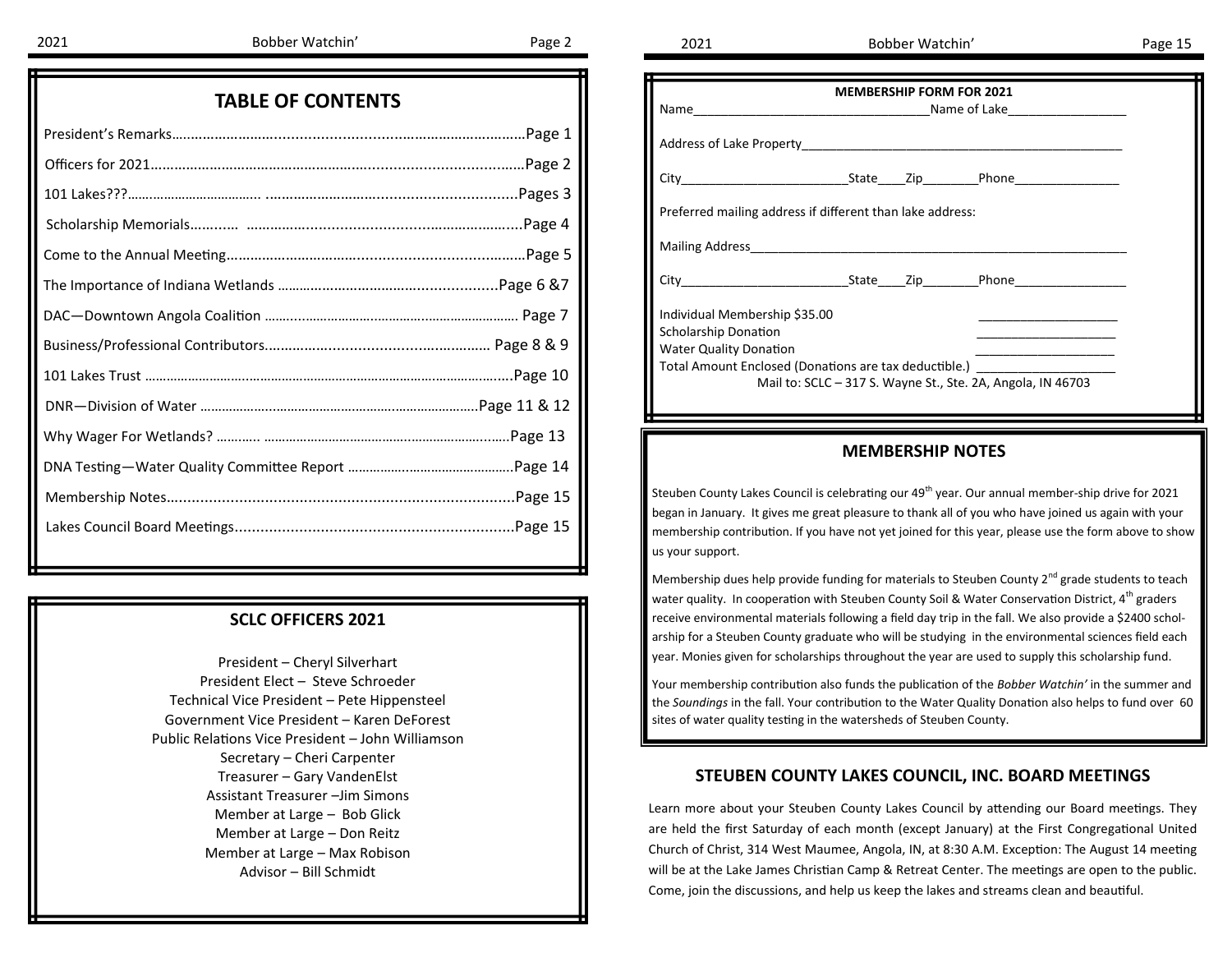#### **101 LAKES???**

#### Submitted by Pete Hippensteel and Bill Schmidt

Most people know that Steuben County is referred to as the Land of 101 Lakes. You could even say that's our brand. Are there really 101 lakes in this county? To find that out you can use the Steuben County GIS map and Google Earth imagery expanded to see the smallest of our lakes. Assessing these sources, our county should really be referred to as the county with more than 101 lakes.

A search revealed there are 112 lakes that have surface areas of more than ten acres. There are 59 lakes with surface areas from five to ten acres and seven named lakes of less that five acres. There are more of these small lakes, but as of now, they are not named.

Our county contains ten ski lakes: Clear, George, Lake Pleasant, Snow, James, Jimmerson, Crooked, Gage, Hamilton, and Big Turkey. There are also several lakes with restricted hours of skiing such as Fox Lake. Several years ago, the Indiana State Comprehensive Outdoor Recreation Plan (SCORP) stated there were 160 ski lakes in the state. Having ten of those lakes in one county out of 92 means Steuben County is well represented in the state's ski lakes.

The state of Indiana has a list of official public freshwater lakes. Steuben County has 76 lakes on the registry, roughly one third of the freshwater lakes in the northern third of the state. It can clearly be seen that Steuben County is blessed to have an abundance of natural resources. It is the goal of the Steuben County Lakes Council to see that these resources are protected. Our water quality monitoring program, educational outreach programs, and information sharing are some of the many ways we work toward this goal.

If you would like more information on the lakes of Steuben County the report can be obtained by contacting the SCLC office. The complete list of state recognized freshwater lakes, the names of the 112 lakes that have a surface area of ten acres or more, the list of the 59 lakes with a surface area of five to ten acres, the seven named small lakes, and a breakdown of this information by township is in this report.



#### **DNA TESTING**

#### Submitted by Water Quality Committee

The Lakes Council has had a water quality testing program for over ten years. This program has given us a database from which we can identify those sites or areas that have ongoing water quality problems. Our testing protocol tests seven different variables. The two most important are E.coli and total phosphorus. Total phosphorus is a limiting micro-nutrient in the growth of aquatic plants and is a necessary component in algae blooms. E.coli is associated warm blooded animals and is most associated with fecal material.

E.coli is a testing parameter the Water Quality Committee and the leadership of the Lakes Council has been attempting to address: What does a high E.coli reading mean and what is the source of the bacteria? Our current E.coli test tells us how much E. coli is present but gives no indication of its source. We can look at the area surrounding a test site and make educated guesses about the source, but that is what they are, educated guesses.

In 2020 the Lake Council learned of a test for DNA source. The test will help us understand the source of the E. coli. The test can determine how much human DNA is present, also it can determine how much DNA is present from other sources. DNA from deer, dogs, swine, bovine, geese, and other species can be tested. While the test can tell us how much DNA is present from humans, the source of the DNA cannot be identified. It could come from skin cells, hair, E. coli or any other source that is from a human.

The test while not directly linking high E.coli results from our normal testing to failed septic systems, gives more directions as we attempt to identify the source/ sources of E.coli contamination. In the case of non-human sources, the DNA test allows us to look at a drainage and identify potential sources of the contamination. The Lakes Council did DNA testing in 2020 on a site leading to Crooked Lake, Black Creek, an inlet to Clear Lake and inflows to Lake George. Three tests will be conducted this year. One in the spring, summer, and fall. When this testing is completed, the data will be merged with our regular testing data and will guide us as we attempt to eliminate E.coli from entering the waters of the county.

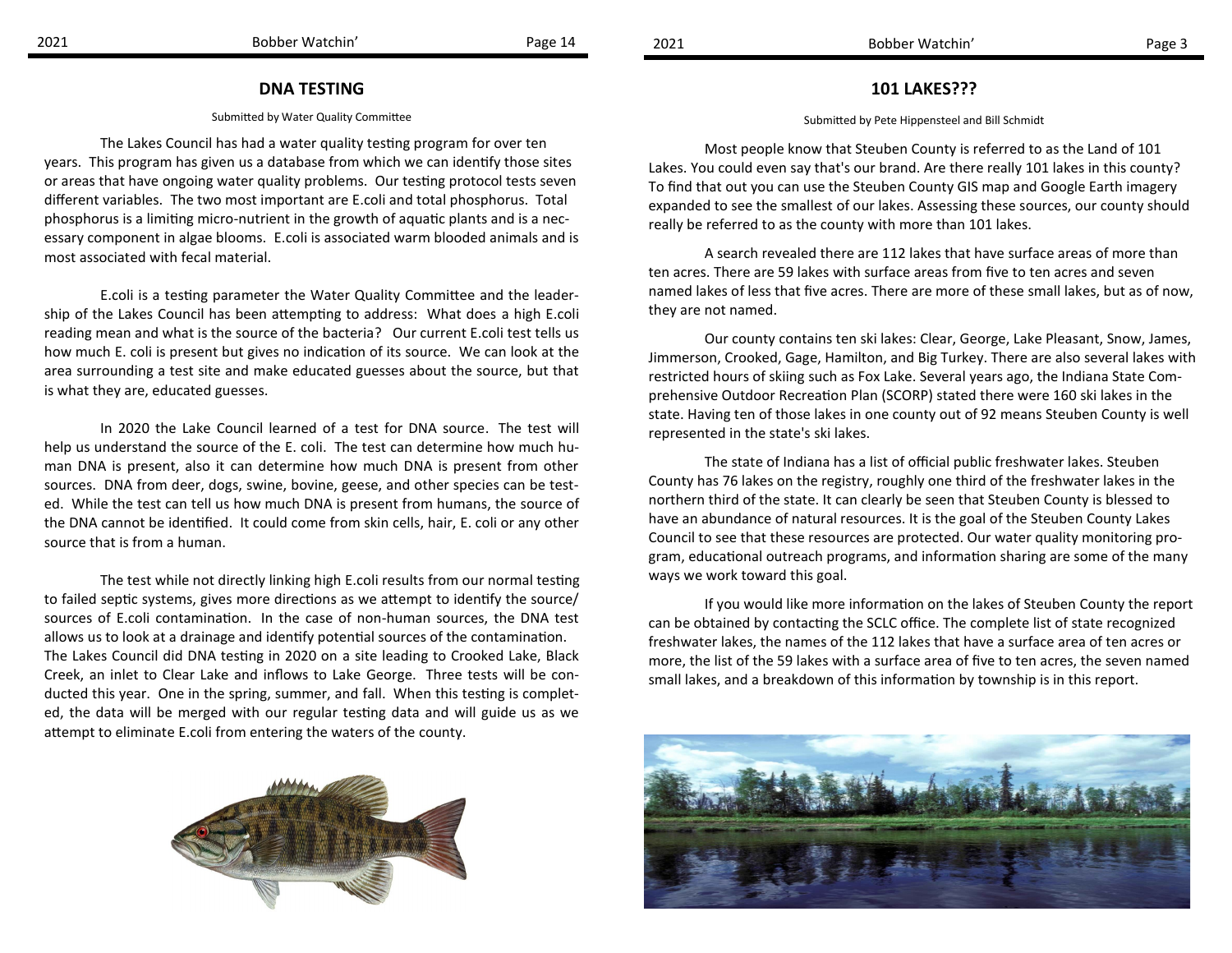#### **Why Wager For Wetlands?**

Submitted by Steve Schroeder, President Elect Steuben County Lakes Council As I look east to view the morning sunrise, the lawn of cattails stretch outward before me. The Herring are fishing for their breakfast. The Sand Hill Cranes are sending out their morning call, an abundance of nature and beauty live here.

This is my peaceful place, my moment of focus and harmony.

But today, I want to extend this harmonious place and extend an invitation to all who appreciate our waterways and the wet lands that support them.

To know what these valuable wet lands do, is to love these areas and their purpose.

How much do you know about wet lands? Below, I have listed several things that wet lands do for our lake.

(1) Wetlands work very much like our bodies, kidneys. They filter and purify our water. They absorb waste and process this waste into clean water or matter necessary for healthy plants to grow and carry on the cleaning process.

(2) Wetlands prevent algae blooms and fish kills.

(3) Wetlands serve as a holding area for excessive water during our rainy season and can prevent flooding. This is very important as it works like a sponge, holding the extra water and releasing it back to our lake as clean filtered water.

(4) This process recharges our ground water supply and connects to the aquifer, which provides clean water that we need for our very survival.

(5) Wetlands control erosion and trap the sediments which then help prevent wash away.

(6) Wetlands work like a nursery providing a home for baby fish.

(7) This area also is a shelter for small animals and plants protecting biodiversity.

(8) Humans use these wet lands for recreation. A natural preserve is a wonderful place to visit.

So I ask the question again. Why Wager for WETLANDS? Because we have to have them. They are a vital part of life on earth. Just like our kidneys to our body. Our wetlands to our water supply.

Is there collective hope? **ALWAYS.** If we as a society work together to protect this vital, necessary, component for life, we can save the wetlands.

We at the Steuben Co. Lakes Council love our Lakes. We love our waterways. We love our wet lands. **DO YOU?**

Please join us to educate and protect our natural resources.

**2021**

Clayton & Janice Adams Don & Janet Ahlersmeyer

Rob Armstrong Norene Arnold

Jeff & Janet Bosler Sallie Bosler

Robert & Linda Boxell Michael Burkhalter

Aquatic Enhancement Warren & Barbara Barnes Larry & Elizabeth Bassett Raymond & Tamra Bouthot Dave & Stacy Bowman Rob & Heather Callahan Kathleen Kirby Ronald & Katie Kock William & Carol Koester Barbara Kraegel Kruse Family Land Trust Don & Kay Kummer Michael & Linda Kurpinski Evy Lake Jim & Debby Lemmel Dr. William & Darcie Lentz Mary Leonard Paul & Linda Longville Margaret Ludwig Michael McCutcheon David & Karen McKeeman Debra McKinney Scott & Lynne MacDonald Michael & Brinda Miller Dr. Wayne & Michele Miller J. Steven & Jacqueline Mitchell Marcia & David Mohre Michael & Melissa Moorman Scott & Arlene Mowry Sue Myers Mary L. Marvel Nelson Miles & Judith Perkins John & Liat Peters Wayne Peters Warren & Jane Phillips Lynn Reed Tom & Kris Reincke Steve & Annemarie Rhinehart Max & Sandra Robison James & Barbara Rousseau Roger & Nancy Schall Carolyn & Don Schenkel Ken & Marta Schlemmer Dan & Rebeca Schmidt William Schmidt

Scheumann Dental Assoc.

## **CONTRIBUTORS**

#### Steve Schroeder

James & Therese Shiffler James & Marilyn Simons Larry & Charlene Slagle Stephen & Suzanne Smith Tim & Dawn Smith James & Katheryn Somers Stephanie Somers David & Mary Southern Sue Spangle Donald & Debbie Springer Joe & Ruth Springer Vern & Deborah Stanger Don & Beverly Stephens Larry & Sharon Stoller Thomas & Kristen Stone Claudia Sundberg Gail Surfus Larry & Linda Thomas Robert & Bette Thomson Patrick & Shelley Tippmann Marilyn Vachon Kevin & Chris Waden Jeff & Jana Walborn Craig Walker Roger Warner Richard Waterfield Doug & Fran Weidner Robert Wittler Michael & Carol Wojtczak Norman Yoder Jerry Zirkle

## **SCHOLARSHIP**

Anthony & Jo Judson Gary & Vanessa King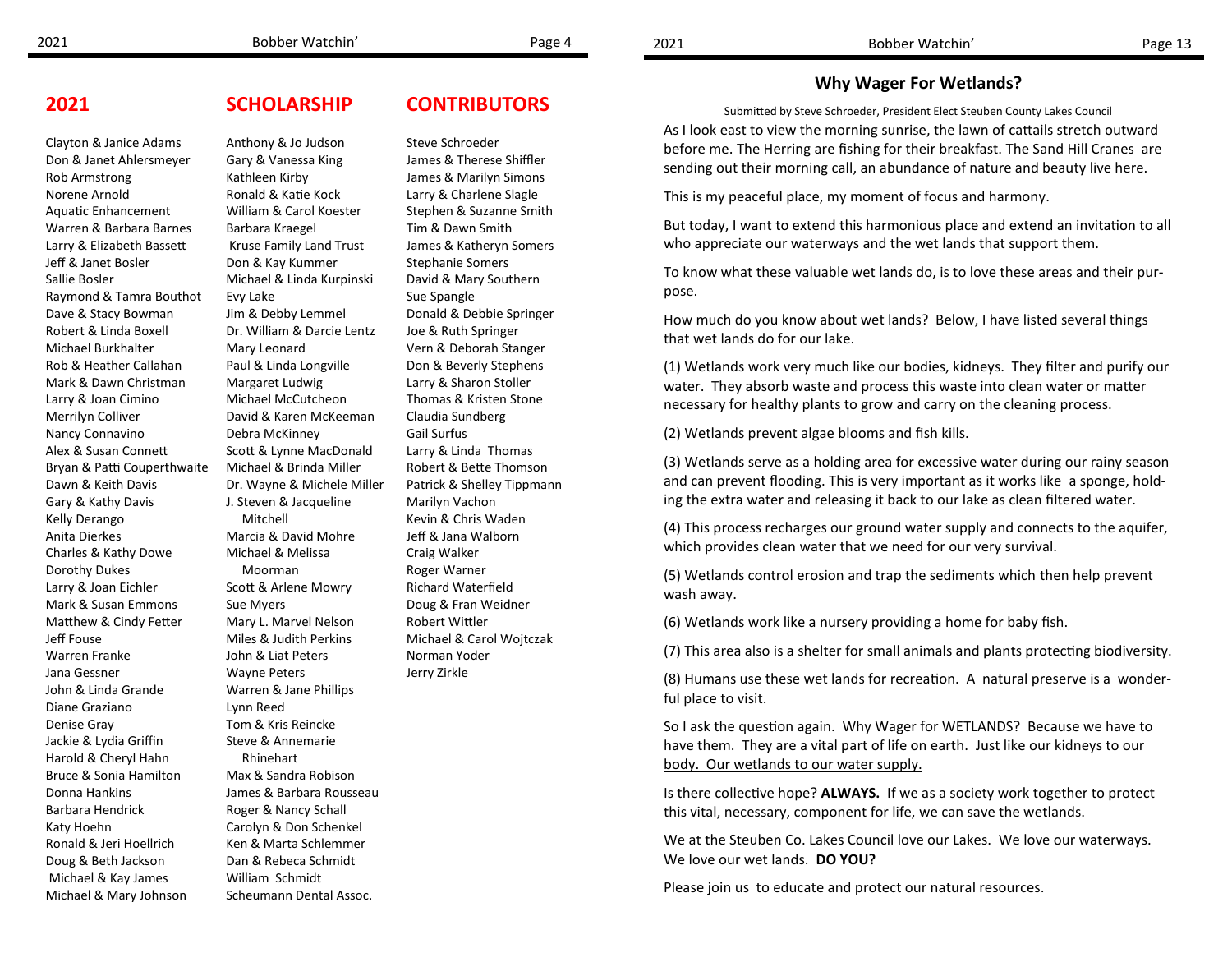Some Division of Water tools are listed below:

**Division of Water Website Links**

Homepage: [on.IN.gov/water](https://www.in.gov/dnr/water/) Permit Application and Information: [https://www.in.gov/dnr/water/regulatory](https://www.in.gov/dnr/water/regulatory-permit-programs/)-permit-programs/ The Lake Preservation Act (IC 14-26-2): [http://iga.in.gov/legislative/](http://iga.in.gov/legislative/laws/2020/ic/titles/014#14-26-2) [laws/2020/ic/titles/014#14](http://iga.in.gov/legislative/laws/2020/ic/titles/014#14-26-2)-26-2 Lake Rules (312 IAC 11):

<http://www.in.gov/legislative/iac/T03120/A00110.PDF>

#### **Waterways Inquiry Request**

For determinations of whether a permit is needed from the DNR Division of Water and/or the Indiana Department of Environmental Management Section 401/404, inquiries can be submitted from the Indiana Waterways website at [waterways.IN.gov.](http://www.in.gov/waterways/) Use the Indiana Waterways Inquiry Request tool at the top of the page to identify the proposed area of disturbance and provide information about the project. A response will be emailed to you within 14 days with permitting information from both agencies.

#### **Division of Water Online Research Center (DoWORC)**

The DNR Division of Water has a web-based mapping service that provides the public access to view records associated with programs administered by the Division of Water. These include points representing applications, violations, and other files kept in the division's database. Various other dataset layers are viewable in this map, including the Best Available Floodplain layer and local floodplain administrators. Access DoWORC at [on.IN.gov/DOWORC.](https://www.in.gov/dnr/water/online-research-center/?utm_source=agency-website&utm_medium=&utm_campaign=&utm_term=&utm_content=) 

#### **Unity (Division of Water's Database)**

You can now check the status of permit applications through the public side of our database at [https://dowunity.dnr.in.gov.](https://dowunity.dnr.in.gov) To look up information about a file, click Regulatory, then Application Tracking System on the left-hand side of the screen. Then enter the Sequence number (application number) at the very top of the screen. Once you have the application record up, use the Menu dropdown on the right-hand side of the screen to view the site location information and other information about the file. The information received will be under Attachments. The person assigned to the file is the Point of Contact and will be located under the Status menu.

## A CORDIAL INVITATION **TO THE PUBLIC**

**STEUBEN COUNTY LAKES COUNCIL INVITES YOU TO OUR 49TH ANNUAL MEETING**

#### **WHEN—SATURDAY, AUGUST 14**

## **WHERE**

**LK. JAMES CHRISTIAN CAMP & RETREAT 1800 WEST 275 NORTH LAKE JAMES**

 **FREE BREAKFAST AT 8:00 A.M.**

 **BUSINESS MEETING AT 8:45 A.M.**

 **SPEAKER – Dr. Jerry Sweeten ECOSYSTEMS CONNECTIONS**

#### **COME AND SHARE YOUR CONCERNS**

**Please join us in this timely celebration. Everyone is welcome!**

**These waters are important to all in the county!**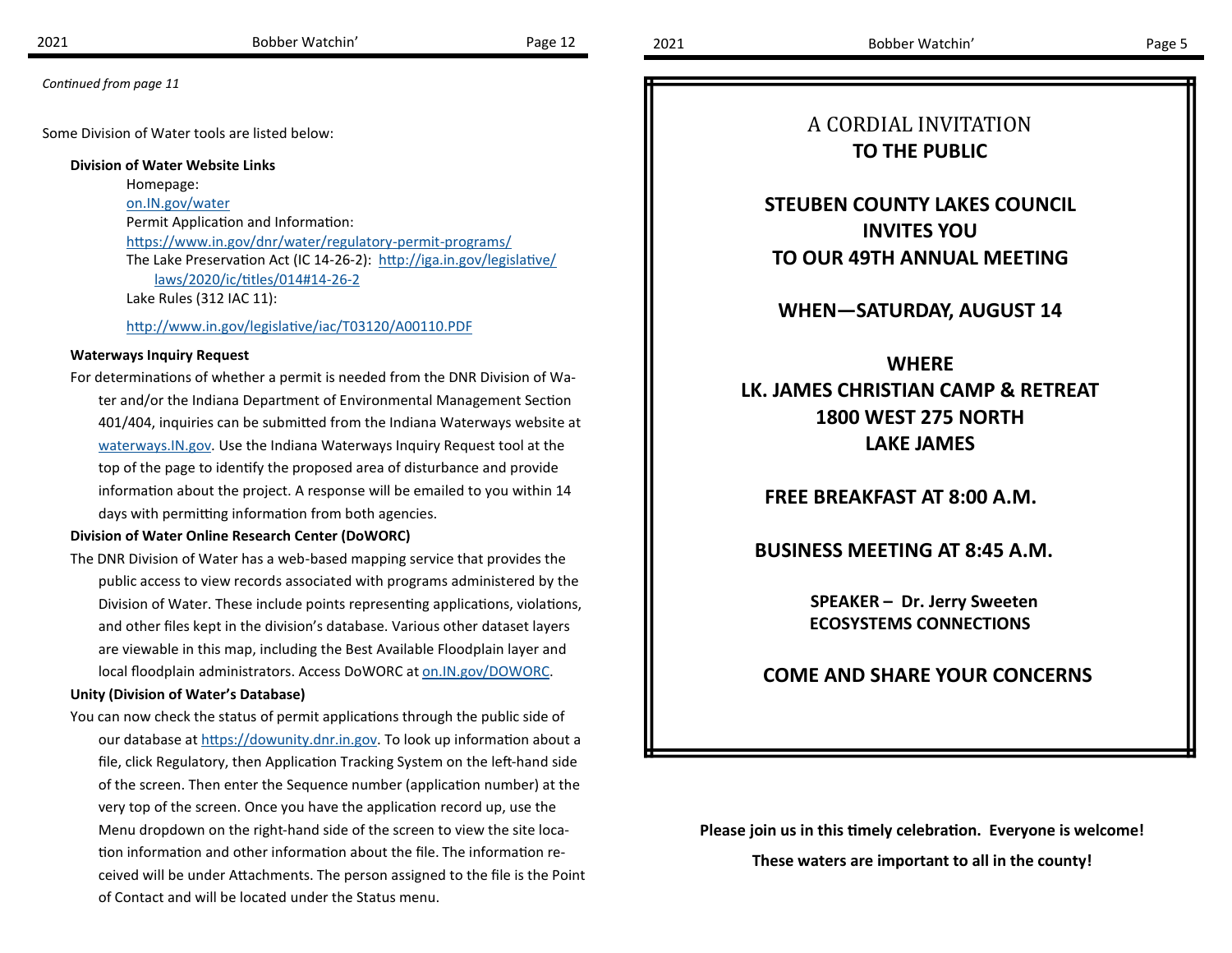#### **The Importance of Indiana Wetlands**

**Submitted by Kris Thomas,** MS4/Engineering Assistant, City of Angola

There are many laws protecting water quality. All are important since water quality concerns are many, including safe drinking water and safe water for recreation. The MS4 program is concerned with protecting water quality through laws addressing the discharge of storm water to local waterways. When dealing with water quality issues, the important role wetlands play in improving water quality must not be overlooked. This year's state legislative docket included a bill for consideration that would repeal the protection for Indiana's state-regulated wetlands. Is this a big deal? The answer is a resounding YES!! Here are a few facts that may reinforce your belief that wetlands are critical to water quality, as well as to other essential functions:

- **Indiana has lost nearly 85% of its wetlands.** Wetlands covered 25% of the total area of Indiana in the early 1700s. Wetlands now cover less than 4% of Indiana. These remaining wetlands are protected under both federal and state laws.
- **Only 10-20% of Indiana's wetlands are protected by the Federal government.** Federal regulations only protect those wetlands that are connected by surface waters to Indiana's waterways. These wetlands are considered Waters of the US, commonly known as "WOTUS".
- **The remaining 80-90 % of Indiana's wetlands are protected by the state.** Indiana currently protects the remaining wetlands that are not protected under federal law. These wetlands are not protected under federal law because they are not connected to WOTUS by surface water. These wetlands are known as "isolated" wetlands. **These are the wetlands in danger of losing protection under the bill that was introduced this legislative session.**

#### **Wetlands provide substantial benefits including:**

- **Water Quality**  Wetlands improve water quality by storing and filtering contaminants including nutrients, heavy metals, and sediments. Wetlands trap and hold them allowing the contaminants to settle out. Wetland plants reuse certain nutrients that might otherwise cause algae blooms.
- **Flood Control** Wetlands store enormous amounts of water, slow down the flow of surface water during heavy rain, and allow for slower discharges over a longer period. This substantially reduces the danger of flooding when water runoff is at peak level, thereby also reducing the risk of property damage.
- **Support of Animals and Plants**  A variety of plants and animals depend on wetlands for survival. More than 120 wetland plants and more than 60 animal species dependent on wetlands are endangered, threatened, or rare in Indiana.

**Lake Preservation Act and DNR Permits Submitted by Alysson Oliger, Compliance Coordinator, Indiana Dept. of Natural Resou**rces

Indiana's public freshwater lakes are valued by Hoosiers for many reasons. The Lake Preservation Act is a state law intended to help preserve these lakes. Enacted in 1945, the Lake Preservation Act declares the natural resources and the natural scenic beauty of Indiana a public right and holds these lakes in trust for the citizens of Indiana.

Under this statute, the Indiana Department of Natural Resources (DNR) is charged with permitting most construction activities along the shoreline of and lakeward of Indiana's public freshwater lakes. This includes any alteration along the shoreline such as excavation, seawalls and underwater beaches, construction of certain walls within 10 feet landward of the shoreline, dredging, and placing a structure in the lake. While a permit is required for most projects, there are general licenses for certain temporary piers, dry hydrants, aerators, and glacial stone reface projects along an existing lawful seawall. If you plan to complete one of these projects, we recommend you contact the DNR Division of Water to determine if a general license would apply.

Projects that do not conform to the general license require a permit from the DNR. Permit applications are reviewed for the project's impact to the lake, including cumulative effects to the water level, area, or depth of the lake; fish, wildlife, and botanical resources; management of watercraft operations; interests of a riparian owner; and public rights, including the natural scenic beauty of the lake and recreation. The permit application form can be found online at [https://www.in.gov/dnr/water/](https://www.in.gov/dnr/water/regulatory-permit-programs/) regulatory-permit-[programs/.](https://www.in.gov/dnr/water/regulatory-permit-programs/) If you have specific questions about processing the permit application, please write to the Division of Water at water inquiry@dnr.IN.gov, and your inquiry will be directed to the Technical Services section, which processes permit applications.

If you aren't sure whether your lake is considered a public freshwater lake, you can check the list of public freshwater lakes kept by the Natural Resources Commission. This list can be found by clicking the "Public Freshwater Lake List" link at [https://www.in.gov/nrc/2375.htm.](https://www.in.gov/nrc/2375.htm) If the lake in question is not a public freshwater lake, use the Waterway Inquiry Request tool at waterways. IN. gov to submit a permitting determination request to see whether a permit would be required.

Any questions about whether a project requires a permit from the DNR Division of Water should be addressed before starting work. Many contractors but not all are aware of permitting requirements. Additionally, it's important to be aware that not all projects are allowed in all areas of the lake. If a violation of the Lake Preservation Act occurs, the property owner is held accountable for resolving the violation, in addition to the contractor. It is always easier to ask whether a permit application is needed and to apply for a permit than to deal with the ramifications of a violation. Contact the DNR Division of Water with any questions at water inquiry@dnr.IN.gov or by calling toll free 877-928-3755.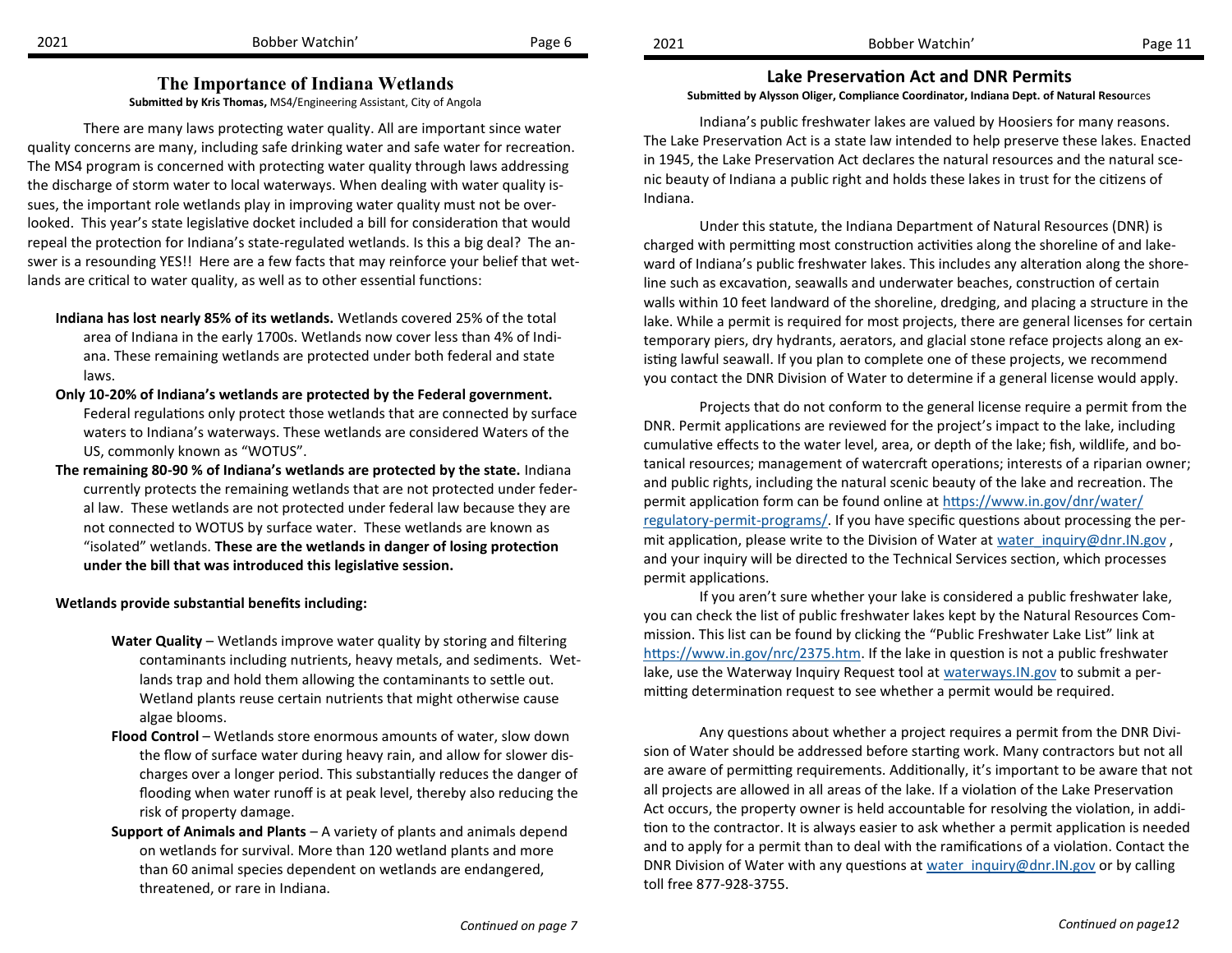2021 Bobber Watchin' Page 10 Bobber Watchin' Page 7

#### **101 Lakes Trust**

Submitted by Janet Albright, President of 101 Lakes Trust, Inc.

Butterflies progress through a four-stage life cycle, or complete metamorphosis. Each stage—egg, larva, pupa, and adult—serves a purpose in the insect's development and life. As a butterfly emerges from a chrysalis, we as individuals and organizations are emerging from a "covid chrysalis". Hopefully, we have grown and changed to a more useful, dynamic, and better generation. So, it is with 101 Lakes Trust.

Next year, we hope to revive our annual Reflections held in August. We enjoyed tours of different Steuben County lakes conducted by the lake associations. The pontoon rides were followed by a catered dinner and a speaker. This annual event fulfilled the 101 Lakes' mission statement, "to stimulate and support a sense of community through conservation, management, education and research." We thank the associations/organizations for their generosity in sharing the beauty and heritage of their home lakes:

| 2007 | Hamilton Lake   |
|------|-----------------|
| 2009 | Lake James      |
| 2010 | Crooked Lake    |
| 2011 | Jimmerson Lake  |
| 2012 | Lake Gage       |
| 2013 | Lake George     |
| 2014 | Pleasant Lake   |
| 2015 | Lake Pleasant   |
| 2016 | Hamilton Lake   |
| 2018 | West Otter Lake |

We are discussing different directions for future Reflections. We also hope to include other Steuben County lakes for us to appreciate.

You are invited to our Annual Membership Meeting which will be followed by our August Board Meeting. This meeting will be, in person, on Wednesday, August 11, 7:00 pm at Cahoots Cafe but, as we have learned in this chrysalis time, meetings can be virtual, also. If you are interested in joining us, please let us know so we can include you in up-to-date information on when, where, and how you can participate. Contact information: [jalbright@bex.net](mailto:jalbright@bex.net) and/or 419-261-3333.







#### *Continued from page 6*

Of course, there are more wetland benefits including erosion control, groundwater recharge, trapping, and recreation. With the type of legislation being proposed this legislative session, all wetland benefits would be at risk. Indiana's elected officials must be made aware that we value and must always protect our wetlands, ALL wetlands. All serve vital functions throughout our state. For more information on wetland benefits, contact the Indiana Department of Environmental Management. For more information on how to protect Indiana's wetlands, contact the Hoosier Environmental Council.

#### **Downtown Angola Coalition**

Submitted by Karen DeForest, Treasurer, DAC

We live in a beautiful county in NE Indiana. We have the best of all things; lakes, walking trails, festivals, weekly farmers markets, civil war history, great shopping, and most of this is at the center of our downtown. Downtown Angola has wonderful shops and boutiques on Wayne Street and Maumee St . (US 20). You will see antiques, clothing, art and pottery, health and fitness shops, restaurants (some have music on the weekend), coffee shops, farmers market and our own movie theatre… so many attractions in this quaint historical downtown. Come and explore. We have many things that are happening soon and later this year.

Our local Indiana Mainstreet Organization, Downtown Angola Coalition, is a group of volunteers whose focus is to enrich and better the downtown area. Over the last year, we have celebrated women's week, hosted a sold-out Women's Legacy Luncheon at Sutton's Deli, held community events, brought in national speakers, completed Birdsong Park and added many partners. Our next week of events will be the first week of June. It will be a continuation of supporting women within the women suffrage campaign the result of being an Indiana Humanities Women's Legacy Grant recipient. June  $6<sup>th</sup>$ 2021 at 2:00pm, we will be having a sculpture unveiling of Sojourner Truth in front our Steuben County Courthouse. A beautiful bronze sculpture by artist, James Haire, will be placed in the front courtyard of our county courthouse. Please come and visit her along with all the other sculptures in our downtown.

Our other events are the Art Festival on August  $7<sup>th</sup>$ , Halloween in the downtown, pumpkin carving, Christmas markets, farmers markets, Small Business Saturday, Santa's Arrival and Wagon Rides. We look forward to seeing you at events and whenever you are in downtown Angola.

If you would like more information on how to become involved as a volunteer downtown or become a "Friend of the Downtown". Please reach out to me directly at [kd.deforest@yahoo.com](mailto:kd.deforest@yahoo.com)